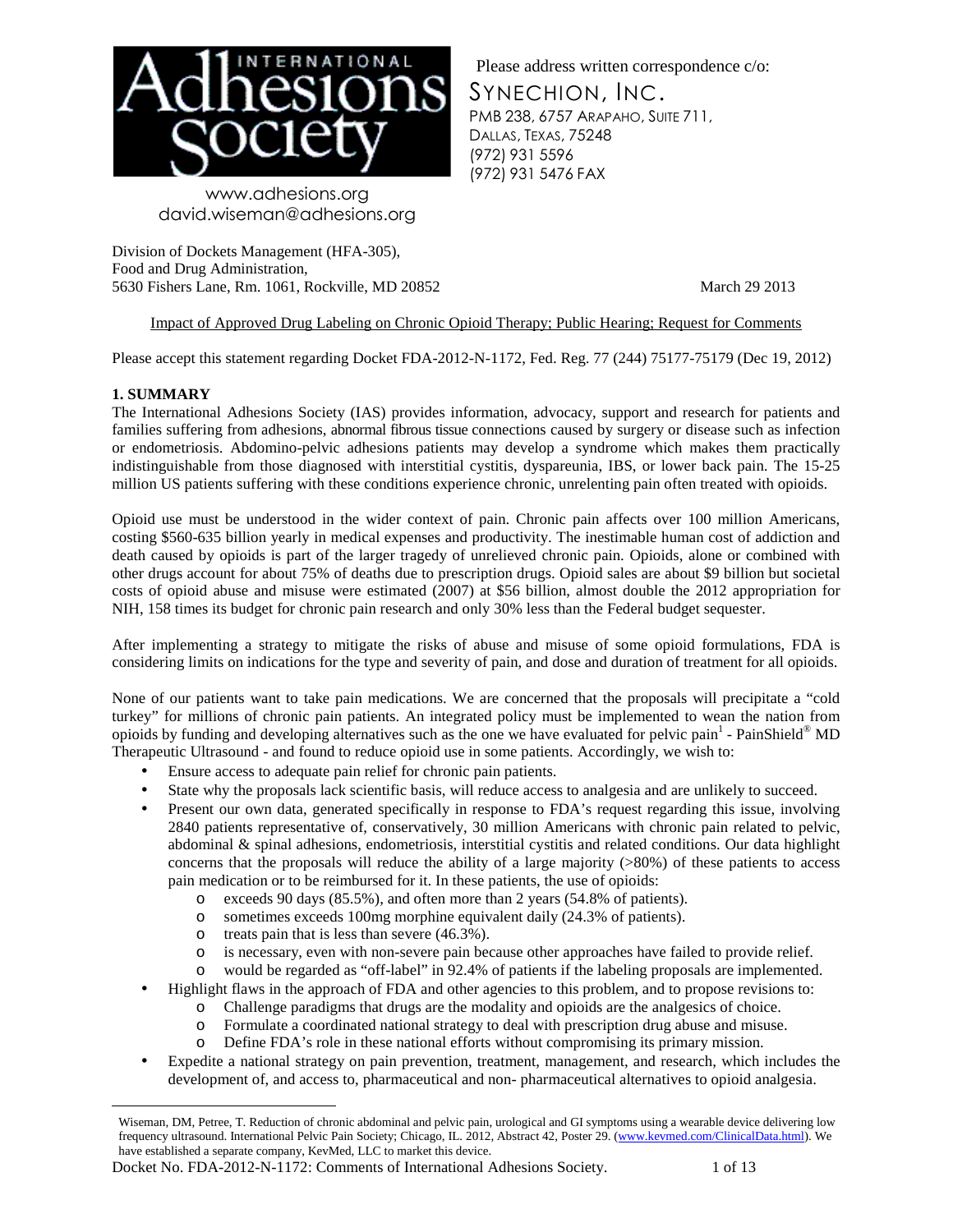### *2.* **INTRODUCTION**

We thank the FDA for the opportunity to contribute to the discussion of this significant public health issue.

The International Adhesions Society  $(IAS)^2$  provides information, advocacy, support and research for patients and their families suffering from adhesions – abnormal fibrous tissue connections. Adhesions are commonly caused by surgery or disease such as endometriosis or infection. Admissions for abdominal and pelvic adhesions rival those for heart, hip and appendix operations with annual direct costs of over \$5 billion. Adhesions cause infertility, bowel obstruction and chronic abdominal or pelvic pain. Long standing abdomino-pelvic adhesions patients develop a constellation of conditions and symptoms including bladder pain, interstitial cystitis, bowel pain, dyspareunia, IBS, and lower back pain. We have termed this  $CAPPS<sup>3</sup>$  with patients becoming practically indistinguishable from those whose conditions arose from any one of the individual conditions. The 15-25 million US patients suffering with a form of CAPPS experience chronic, unrelenting pain which is often treated with opioids.<sup>4</sup>

Opioid use must be understood in the wider context of pain. Chronic pain has been estimated by the Institute of Medicine (IOM) to affect over 100 million American adults at an annual cost of \$560-635 billion in direct medical expenses and lost productivity.<sup>5</sup> The inestimable human cost of addiction and death caused by opioids is part of the larger tragedy of unrelieved chronic pain and its devastation of lives, families, and communities. Pain relief is, according to the IOM, a moral imperative, but relief by opioids comes at a high medical, economic and human cost. There is emerging pharmacological evidence that opioids, although providing analgesia, may sensitize to pain and prolong the chronic pain state.

The use of opioids in the USA has quadrupled over the last decade with a per capita consumption greater than that of France, Germany, Spain, Italy and the UK combined. Opioids, alone or in combination with other drugs account for about 75% (16,651) of deaths due to prescription drugs,<sup>6</sup> in turn accounting for 58% of all drug-related deaths. Although US opioid sales are estimated to be \$9 billion, societal costs (2007) of opioid abuse and misuse were estimated<sup>7</sup> at \$56 billion, including costs of law enforcement, criminal justice, healthcare and workplace losses. This figure is almost double the entire 2012 appropriation  $(\$32b<sup>8</sup>)$  for NIH, 158 times the 2012 NIH budget for chronic pain research  $(\$358$  million)<sup>9</sup> and only 30% less than the Federal budget sequester.

After implementing a strategy to mitigate the risks of abuse and misuse of extended-release (ER) or long-acting (LA) opioid formulations, FDA is considering limits on indications for the type and severity of pain, and dose and duration of treatment for all opioids.

### **3. IAS SURVEY OF OPIOID USE IN CHRONIC PAIN PATIENTS**

In specific response to FDA's request for comments on this issue, we set out to document the actual pattern of opioid use in the chronic patients we serve. Using the internet based surveymonkey.com platform, 2909 patients considered participation of which 2840 patients did participate in this survey. Due to the large overlap of symptoms, several patient organizations and web sites kindly agreed to publicize this survey among their members.<sup>10</sup> The main findings (see also Appendix) are as follows:

### **Overall**

 $\overline{a}$ 

None of our patients want to take pain medications, much less opioids, whose effects on constipation are a particular cause for concern and reason for them to abandon opioids in favor of excruciating pain. The vast majority, if not all, of the patients we serve are responsible users of these drugs. Opioids are the last resort for many patients unable to find alternative relief.

Docket No. FDA-2012-N-1172: Comments of International Adhesions Society. 2 of 13

www.adhesions.org, see also www.iscapps.org

<sup>&</sup>lt;sup>3</sup> Complex Abdomino-Pelvic & Pain Syndrome- see Wiseman, D. M. Disorders of Adhesions or Adhesion-Related Disorder: Monolithic Entities or Part of Something Bigger-CAPPS? Semin Reprod Med. 2008; 26:356-68.

http://adhesions.org/Wiseman2008SeminreprodMed26p356CAPPS.pdf

<sup>4</sup> Sanchez, R et al. Impact of Long-Term Opioid Treatment on Quality of Life in Women with Chronic Pelvic Pain Who failed Surgical Therapy. J AAGL. 2000; 7:S55. This study of 35 patients with chronic pelvic pain (CPP) concluded that maintenance narcotic analgesic therapy is an

option that should be considered in women with CPP when several surgical treatments fail to improve their quality of life. <sup>5</sup> www.iom.edu/Reports/2011/Relieving-Pain-in-America-A-Blueprint-for-Transforming-Prevention-Care-Education-Research.aspx <sup>6</sup> www.cdc.gov/media/releases/2013/p0220\_drug\_overdose\_deaths.html

Jones, C. M.; et al. Pharmaceutical overdose deaths, United States, 2010. JAMA. 2013 Feb 20; 309(7):657-9.

 $^7$  Birnbaum, HG. et al. Societal costs of prescription opioid abuse, dependence, and misuse in the United States. Pain Med. 2011; 12:657-67.

<sup>8</sup> http://www.nih.gov/about/director/budgetrequest/NIH\_BIB\_020911.pdf

<sup>9</sup> http://report.nih.gov/categorical\_spending.aspx

<sup>10</sup> We thank a number of organizations and web sites for encouraging the participation of their members/audience in this work, including the Endometriosis Association, Interstitial Cystitis Association, Interstitial Cystitis Network, Endometriosis Research Center, Arachnoiditis Society for Awareness and Prevention, EaseNervePain.com, HysterSisters.com, livinginpain.org, drugwatch.com. Acknowledgement of this participation does not imply agreement with the contents of this statement.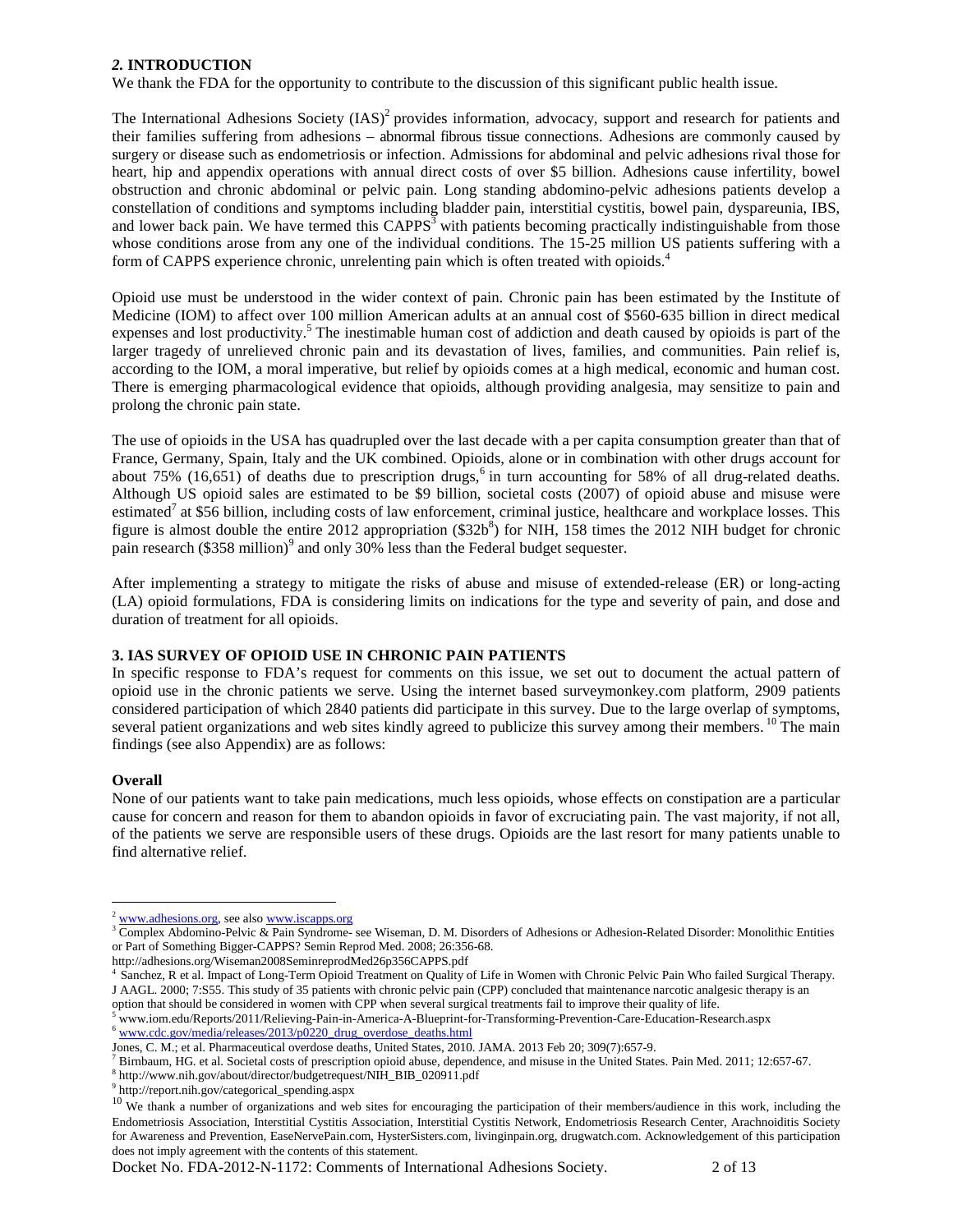### **Demographics**

2840 (7.2% male, 92.8% female) patients over 18, living in the USA, with chronic, non-cancer pain agreed to participate in the study. Participants came from all 50 states plus Puerto Rico, with an average age of 46.8 + 0.3 (range 18-83) years. 4.8% of respondents were uninsured, 22.1% were covered by from Medicare/Medicaid and the remaining 73.1% had employment or other insurance.

The 10 most common types of pain reported (Appendix, Table 1), regardless of duration or severity were: interstitial cystitis (71%), pain during or after intercourse (57%), back pain (53%), vulvodynia or vaginal pain (40%), irritable bowel syndrome (38%), other bladder pain/ pain related to urination (35%), migraine (33%), arthritis or other joint pain (32%), hip pain (31%), pain due to adhesions (29%). Patients reported an average of 7.9 types of pain.

Almost all (97.1%) patients reported some pain lasting more than 2 years. Shorter durations (1.9%, 1-2 years; 0.6%, 6-12 months; 0.2%, 3-6 months; 0.2%, less than 3 months) were also reported.

Respondents reported using (at any time) an average of  $2.68 \pm 0.04$  different opioids (range 1-15, mode 1). The five most commonly used opioids in this population were hydrocodone (27%), oxycodone (20.1%), tramadol (14.9%), codeine (6.9%), and morphine (6.1%).

### **Effect of proposed label changes on the studied population**

Patients provided information about their level of pain, their duration of treatment and the amount of opioids they were using.

### **a) Limiting indication to severe pain only**

46.3% of the respondents would be excluded from per label treatment because their pain is not "severe". Only 0.8% of the cohort reported "mild" pain.

### **b) Limiting duration of treatment (**Table 2**)**

54.8% of the cohort reporting opioid use (N=1766) had done so for more than 2 years. 85.5% of the cohort would be excluded from per label treatment because they have used opioids for more than 3 months.

#### **c) Limiting dose to 100mg ME**

Using published data<sup>11</sup> to compute morphine equivalent dose, 429 of the 1766 opioid users (24.3%), would be excluded from per label treatment.

#### **d) Combining limits**

Combining dose and duration limits would exclude from per label treatment a total of 1526/1766, or 86.4% of the patients.

Combining, dose, duration and pain severity limits would exclude from per label treatment 92.4% of the chronic pain patients in this study.

#### **Definitions of Mild, Moderate, Moderate-Severe, and Severe Pain**

Respondents were asked to select the lowest number that means to them pain described as "Moderate", "Moderate to Severe" or Severe".

For the 1754 respondents participating in this question, there is significant overlap **(**Figure 1**)** of categories when words are used to segment an 11 point numerical scale. This means that attempting to categorize pain by the use of word descriptors will be imprecise. Some patients will be unfairly denied opioids, while others will undeservedly receive them, defeating the object of the exercise.

### **Patients' perceptions of physician's willingness to prescribe opioids, effect of proposed changes**

471/1745 (26.9%) of respondents reported that their doctors were reluctant or unwilling to prescribe opioids. Of the 469 of these respondents who further detailed the reasons for this, 27.1% believed, and another 13.6% reported

 $\overline{a}$ 

 $11$  For the proposal regarding equivalent morphine dose to be implemented, this dose would require definition. We used several sources for this calculation, but principally:

http://www.globalrph.com/narcotic.htm

http://opioidcalculator.practicalpainmanagement.com/

Docket No. FDA-2012-N-1172: Comments of International Adhesions Society. 3 of 13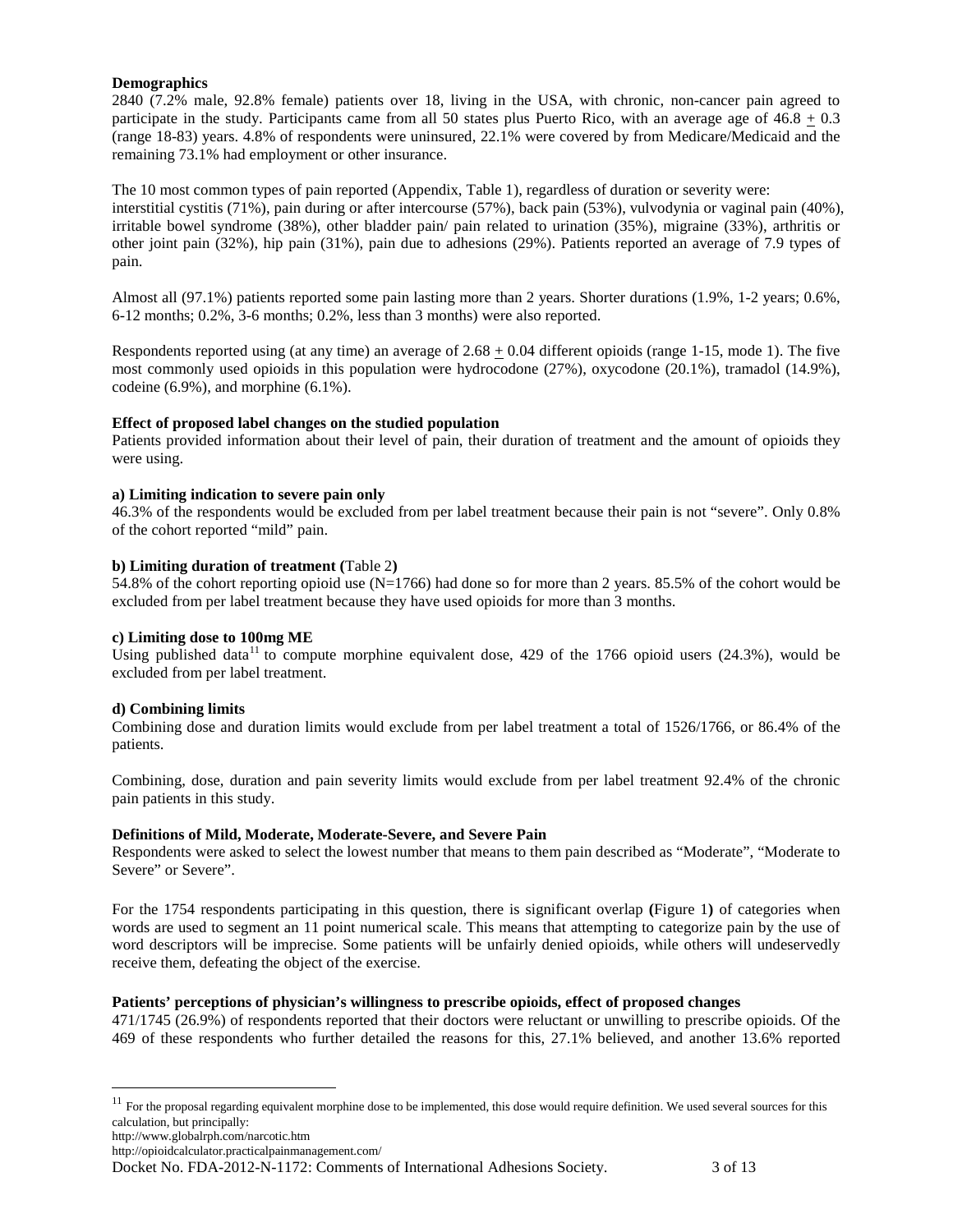being specifically told that the doctor was afraid of being sued or getting into trouble with law enforcement, the medical licensing board or the hospital administration, in addition to other possible reasons.

Patients (N=1440) reported that the level of pain at which their physicians would currently prescribe opioids is mild (0.6%), moderate (12.7%), moderate-severe (59.4%), and severe pain (27.4%). With the proposed changes, 72.7% of patients would be excluded from per label treatment.

Restricting the indication to "severe" pain, patients  $(N=1440)$  reported that their physicians would be less (25.1%) or not willing (6.7%) to prescribe opioids (44.5% did not know how this would affect their doctor's prescribing).

Restricting the labeled maximum dose, patients (N=1440) reported that their physicians would be less (14.4%) or not willing (5.5%) to prescribe opioids (53.5% did not know how this would affect their doctor's prescribing).

Restricting the labeled maximum duration of treatment, patients (N=1440) reported that their physicians would be less willing – even for 3 months (12.0%) or not willing (7.4%) to prescribe opioids, with 14% willing to prescribe only up to three months (50.5% did not know how this would affect their doctor's prescribing).

Including only proffered opinions, 57.3% (pain level limit), 42.9% (dose limit), and 67.5% (duration limit) of patients felt that their physicians would be less willing or not willing to prescribe opioids.

#### **Patients' perceptions of the effect of proposed changes on their insurance coverage for opioids**

Patients believed that the proposed changes would somewhat likely (19.6%), very likely (26.4%) and almost certainly (26.5%) result in insurance denial of coverage for opioids. Only 8.5% felt that this was not likely at all, with 19.1% expressing no opinion.

### **Overall patient perceptions of the effect of proposed changes on their access to opioids**

This question was asked in two slightly different ways, yielding similar results.

Either because of doctors' willingness or insurance coverage, patients (N=1409) felt their access to pain medication and control will be greatly (62.1%) or somewhat (25.9%) reduced, with 11.9% believing that their access would not change.

In another question (N=1662), patients agreed somewhat (30.7%) or strongly (51.4%) with the statement "*Too many label restrictions will reduce my ability to get pain relief*". Patients disagreed with the statement somewhat (3.7%) or strongly (2%), with 12.1% offering no opinion.

### **Overall patient perceptions about the use of opioids**

Patients were asked to rate their agreement with a number of statements about opioids (Table 3). Patients agreed somewhat (45.4%) or strongly (30.5%) with the statement "*We need opioid drugs, but I wish there were alternatives that were safer and with fewer side effects.*"

### **Representative patient comments**

We received 986 "freestyle" comments, falling into the following categories or themes.

- Chronic pain patients are responsible users of opioids, please do not treat us like criminals
- Keep the government out of the practice of medicine
- If you understood better how pain affects my life, you will understand why I need medication
- Opioids help us live our lives
- Punish those who are abusing opioids find other ways to address abuse, you may not succeed but don't hurt us in the meantime
- There needs to be better insurance coverage for alternative methods of pain relief
- Restrictions on opioids would increase suicide rate among chronic patients and drive patients to obtain drugs illegally
- There needs to be more funding for pain research
- Educate doctors better on the treatment of pain opioids can be used safely
- Editorial suggestions for our statement
- PainShield® MD Therapeutic Ultrasound

Representative comments from these categories are reproduced in the Appendix.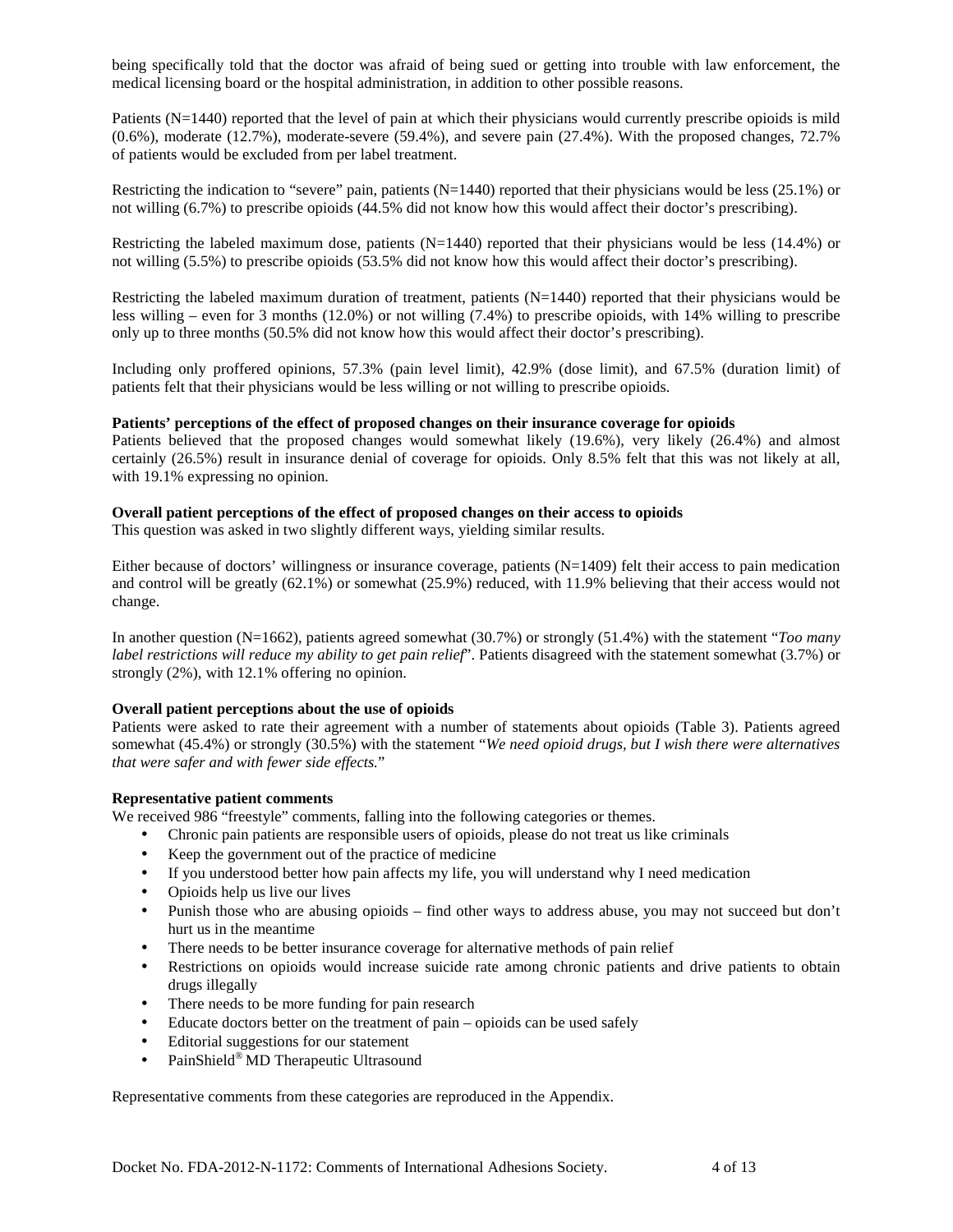### **4. FLAWED STRATEGIC APPROACH TO PROBLEM: CHALLENGING THE OPIOID PARADIGM**

FDA has stated that it and other policymakers are *"striving to find a balance between minimizing opioid drug abuse and misuse, while simultaneously enabling appropriate access to pain-relieving drugs.*" This "*balance*" statement and hence the strategy that it represents is flawed because it assumes that:

- opioids are the analgesic drugs of choice
- drugs are the treatment of choice for pain

These assumptions demonstrate just how addicted we are *as a society* to opioids. Even if scientifically-based restrictions could be defined to reduce opioid misuse, abuse will continue. Further, we may be lulled into a false sense of accomplishment that we have solved the dilemma of our need for analgesia, with opioids, by reducing slightly the high societal price we are willing to pay for it. Without considering how opioids should be used in the context of other drugs, devices or techniques, the war on opioid abuse and misuse is doomed to failure.

We therefore propose that the guiding principle of any policy related to opioids should strive to "*to find a balance between minimizing opioid drug abuse and misuse, while simultaneously enabling appropriate access to painrelieving drugs, devices and other modalities."*

### **5. PROPOSED CHANGES CONFLICT WITH AND EXTEND BEYOND FDA'S MISSION**

The role of FDA in any overall strategy to combat abuse and misuse and achieving "*balance*" must be challenged. Attempts of the kind proposed to limit abuse, however well-intentioned, conflict with, and extend beyond FDA's mission of "protecting the public health by assuring that...drugs...and medical devices...are safe and effective."<sup>12</sup>

FDA must certainly audit the safety and efficacy of opioids and to determine whether information exists or can be generated to ensure that well trained prescribers can, safely and effectively, select, treat, counsel and monitor patients requiring them. If this is not possible then opioids should not be available at all. But clearly in a large proportion of cases opioids are used safely and effectively.

FDA has sought to understand the complex nature of pain and how its clinical assessment and treatment may differ by patient population, type, etiology, and duration. However, we need to understand how opioids are actually used, to what effect among different medical specialties, and with more complex stratification than FDA's questions suggest. With such an understanding can we begin to limit the risks of opioids rather than to propose arbitrary restrictions and attempt to justify them scientifically.

There are legitimate questions about the continued effectiveness of opioids in some patients after long term use that would change the risk-benefit relationship in those cases. FDA can support research and education about identifying these patients and treating them by judicious drug withdrawal. Having determined the limits of safe and effective dosing, any arbitrary limits imposed solely to reduce abuse may increase a drug's risk-benefit ratio by reducing its effectiveness without substantially changing its profile of side effects.

### **6. ABUSE AND MISUSE TACKLED BY COORDINATED NATIONAL, STATE AND LOCAL EFFORT**

With FDA focusing on legitimate use and the prevention of misuse, the wider issues of abuse and misuse must be tackled by a coordinated effort of government and private agencies at every level, foremost of which are:

- Office of National Drug Control Policy  $(ONDCP)^{13}$
- Centers for Disease Control
- National Institute of Drug Abuse
- Drug Enforcement Agency

The web sites of these agencies do not convey the impression that there is a coordinated plan. Indeed, even within FDA, the present discussions of label restrictions for opioids must be unified with those relating to the rescheduling of hydrocodone. One agency must be designated to lead this effort, or a separate body created. Several agencies have advocated tackling opioid abuse and misuse through comprehensive programs that include physician, patient and community education, coordination with law enforcement, naloxone distribution<sup>14</sup> and safe drug disposal programs. Proof that such a program can be successful without compromising legitimate access to opioids comes from Project Lazarus,15 an organization that has reduced substantially opioid related deaths in North Carolina. Of

```
15 www.projectlazarus.org
```
 $\overline{a}$ <sup>12</sup> www.fda.gov/AboutFDA/Transparency/Basics/ucm194877.htm accessed 2/18/13

<sup>13</sup> www.whitehouse.gov/ondcp/prescription-drug-abuse

www.whitehouse.gov/sites/default/files/ondcp/issues-content/prescription-drugs/rx\_abuse\_plan.pdf www.whitehouse.gov/sites/default/files/ondcp/2012\_ndcs.pdf

<sup>&</sup>lt;sup>14</sup> Implementation of Overdose Education and Naloxone Distribution (OEND) programs may reduce deaths from opioid overdose - Walley AY et al. A. Opioid overdose rates and implementation of overdose education and nasal naloxone distribution in Massachusetts: interrupted time series analysis. BMJ. 2013; 346:f174.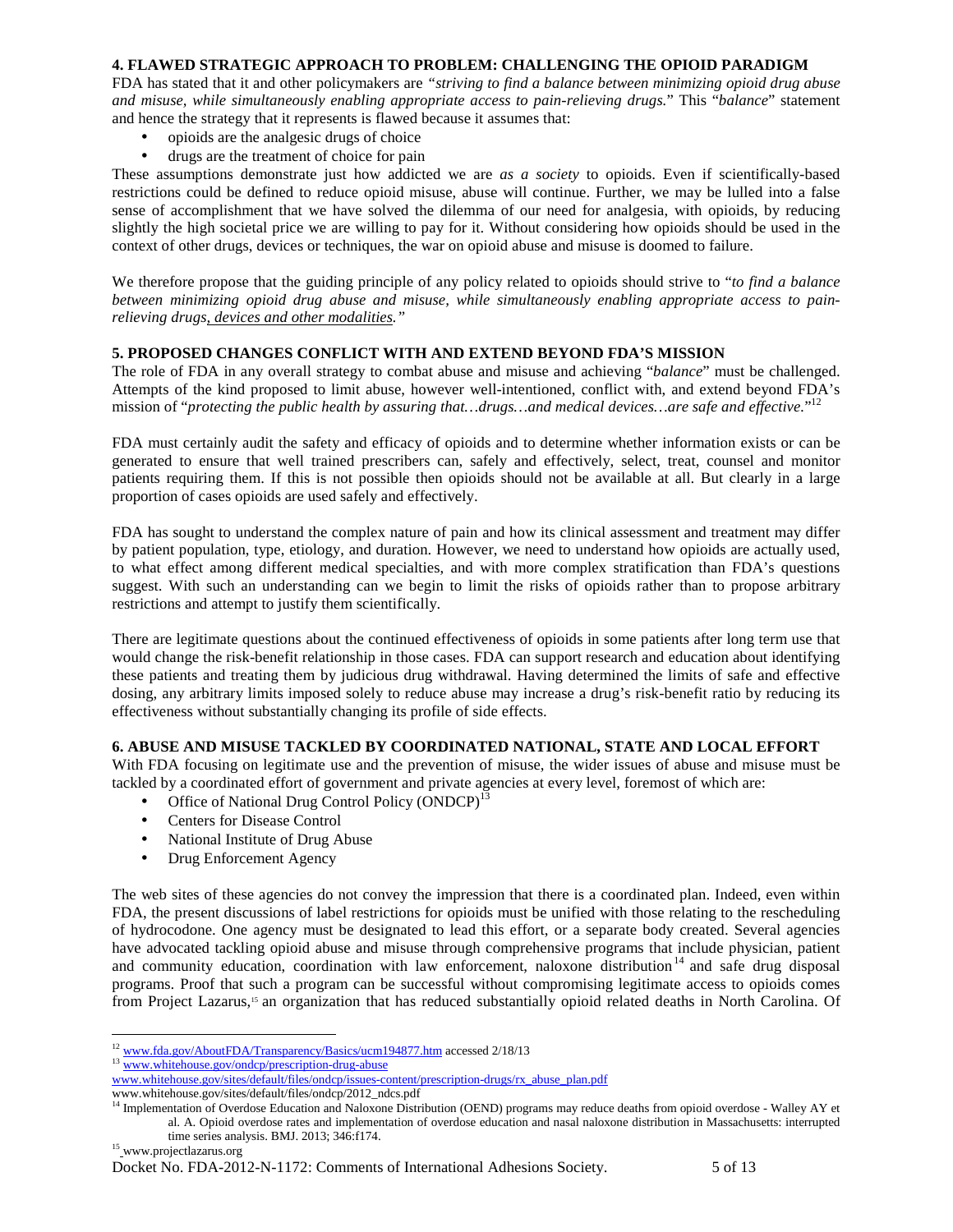course Risk Evaluation & Mitigation Strategy  $(REMS)^{16}$  and prescription drug monitoring programs (PDMP) must expand to all opioids.

## **7. OPIOID ABUSE AND MISUSE MUST BE UNDERSTOOD WITHIN WIDER CONTEXT OF NATIONAL POLICIES ON PAIN**

Any program addressing opioid abuse and misuse must be understood within the wider context of a national strategy on pain prevention, treatment, management, and research, the responsibility for which<sup>17</sup> has been delegated to the Interagency Pain Research Coordinating Committee<sup>18</sup> (IPRCC). This strategy must include the following elements:

- Promotion of R&D of safer pharmaceutical and non-pharmaceutical alternatives to opioids.
- An expedited FDA approval program for these alternatives.
- An expedited Medicare reimbursement approval program for these alternatives.
- A review of policies to ensure that modalities such as physical and psycho-therapy are adequately reimbursed to ensure effective pain relief.
- Promotion of education about pain and its relief for student and graduate medical practitioners. The IOM report noted that an average of only 11 hours of training was offered in medical schools on this subject. Curricula must include the proper use of non-opioid analgesics and alternative modalities. Physicians need to fully understand how to use opioids and to counsel patients in their safe use.
- The facilitation of implementation by professional medical organizations of practice guidelines about how alternatives should be used before opioids are prescribed.
- Recommendations as to funding these activities given the enormity of the task.
- Time and volume targets for the wider deployment of opioid alternatives.

### **8. COMMENTS ON FDA'S PROPOSALS TO RESTRICT OPIOID LABELING**

We agree with other commentators on the following points, with additional ideas:

• *Off-label prescribing* 

Although labeling restrictions will limit the marketing claims of these drugs, the argument that the restrictions will not limit the practice of medicine and still allow "off-label" prescribing is untenable and disingenuous. In an environment of ever-more aggressive malpractice litigation and cost containment by hospitals and insurance providers, physicians will be reluctant to prescribe "off-label" for fear of legal or professional reprisals, and payors may deny coverage for treatments that are "off-label" and "experimental." Legitimate patients will have reduced access to opioid analgesia. This fear was expressed by more than 80% of patients in our survey of chronic pain patients, which also showed that the use of opioids would be considered off-label in 92.4% of the patients we surveyed, if all three limitations were implemented.

• *Restriction of indication to "severe"* 

We are unaware of simple objective methods to quantify pain. Words like "severe" or "moderate" or numerical or analog scales of 0-10 are relative to each patient and have overlapping meanings (Figure 1). A determined patient will soon learn to provide words or scores that will elicit an opioid prescription. Pain that is "moderate" or even mild" but prolonged can still adversely affect a patient. If opioids succeed in treating this pain where other methods fail, then they should be prescribed. 46.3% of the respondents in our survey of chronic pain patients would be excluded from per label treatment because their pain is not "severe". Only 0.8% of the cohort reported "mild" pain.

• *Indication for Hydrocodone* 

The indication of hydrocodone<sup>19</sup>, one of the most prescribed and abused opioids, is for "moderate to moderately severe pain," not including"severe" pain. Is the intent of the proposals to change the indication for hydrocodone completely? We note separate FDA proposals  $20$  regarding the rescheduling of hydrocodone from Schedule III to Schedule II and would welcome clarification on FDA's overall strategy with regard to hydrocodone.

• *Restriction of maximum dose to 100mg ME* 

We agree that the 100mg ME limit is arbitrary. The risk of overdose death does appear related in a continuous (but not discrete fashion) to the maximum prescribed daily dose<sup>21</sup> but differs by diagnosis, age, gender and race. Among VHA patients the adjusted hazard ratios (HRs) associated with a maximum daily prescribed dose of 100 mg or more, compared with doses of 1-20 mg, was highest among cancer patients

 $\overline{a}$ 

<sup>16</sup> *http://www.er-la-opioidrems.com/IwgUI/rems/home.action*

<sup>&</sup>lt;sup>17</sup> This stems from Recommendation 2-2 of the Institute of Medicine report on chronic pain

<sup>&</sup>lt;sup>18</sup> iprcc.nih.gov A number of Federal agencies are represented on this committee including FDA

<sup>&</sup>lt;sup>19</sup> http://dailymed.nlm.nih.gov/dailymed/lookup.cfm?setid=eeddb567-4fce-451e-abe1-1f74fb5aebf7 20

www.fda.gov/downloads/AdvisoryCommittees/CommitteesMeetingMaterials/Drugs/DrugSafetyandRiskManagementAdvisoryCommittee/UCM3 25708.pdf

Docket No. FDA-2012-N-1172: Comments of International Adhesions Society. 6 of 13 <sup>21</sup> Bohnert, A S. et al. Association between opioid prescribing patterns and opioid overdose-related deaths. JAMA. 2011; 305:1315-21.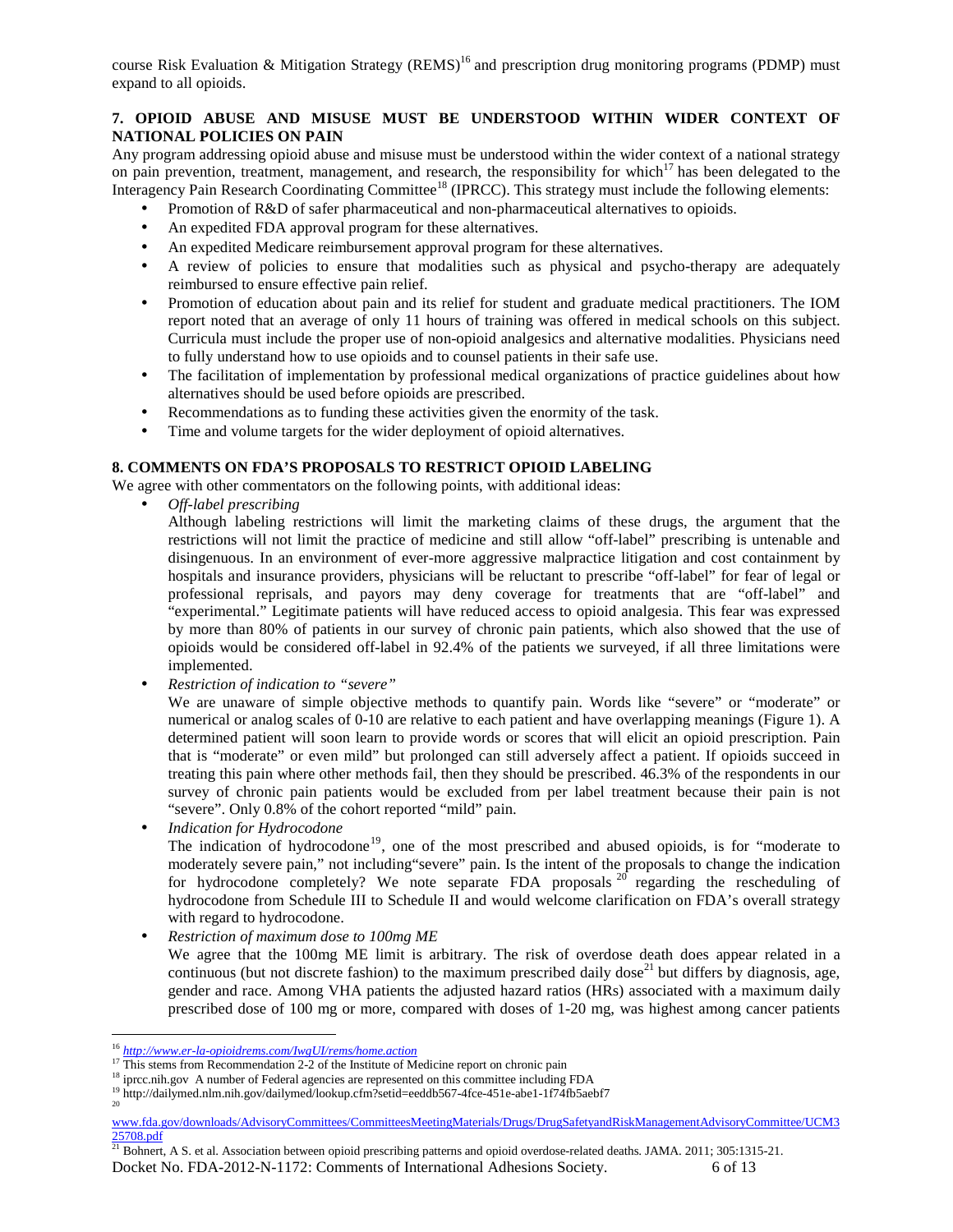(HR=11.99), lowest in patients with substance abuse disorders (HR=4.54) and intermediate with patients with chronic (HR = 7.18) or acute pain (6.64), suggesting that a maximum dose should be lower in cancer patients and higher in substance abuse patients, further suggesting a distinction between opioid naïve and opioid tolerant patients. Essentially similar patterns were also observed at lower dose levels. The risk of overdose was also found to vary by age, gender, and race. Even if maximum doses could be determined, it must be related to a pre-determined acceptable hazard ratio relative to an agreed baseline and specific to diagnosis, age, gender and race. What increased risk of death is acceptable?

This proposed arbitrary limit fails to consider that the increase in risk is continuous not discrete. Such an arbitrary limit may lull physicians into a false sense of security about the safety of lower doses.

24.3% of the patients in our survey of chronic pain patients reported using opioids in excess of 100mgME.

- *Restriction of maximum duration of treatment to 90 days*  This restriction fails to take into account patients suffering from chronically painful non-cancer conditions, including arachnoiditis, Adhesions Related Disorder (ARD), chronic pelvic pain, endometriosis, IBS and interstitial cystitis. Some of our patients have endured pain for many years or decades. 85.5% of the patients in our survey have been treated with opioids for more than 3 months.
- *Restrictions will limit access to opioid analgesia*  In the absence of viable analgesic alternatives, any one of the proposed restrictions will limit access of legitimate patients to opioid analgesia and increase the demand for illegally obtained opioids or other drugs. In 1923, the U.S. Treasury Department's Narcotics Division (the first federal drug agency) banned all legal narcotics sales and addicts were forced to buy from illegal street dealers.<sup>22</sup>
- *Proposals fail to consider the contribution of concomitant medications on opioid abuse & misuse*  Also involved with overdose deaths involving opioids were benzodiazepines (30.1%), antidepressants (13.4%), antiepileptic and antiparkinsonism drugs  $(6.8\%)$ , and antipsychotics and neuroleptics  $(4.7\%)$ <sup>6</sup> Placing arbitrary limits on opioids without consideration of concomitant use will likely have little impact.
- *There is no evidence that any of the proposed restrictions will reduce abuse and misuse.*  Gwen Herman, the representative from Pain Connection said it well: "*If we persist in treating this problem as one of classification or labeling, all we are doing is tinkering with the statistics. We may move a drug up or down the pop chart of choice, but we will have done nothing to address the overriding issue of substance abuse.*"

### **9. ORGANIZATION BACKGROUND AND DISCLOSURES**

The IAS (including adhesions.org, and iscapps.org) does not have not-for-profit status and is funded mainly by its owner Synechion, Inc. (www.synechion.com), a research and consulting company specializing in the science and business of adhesions. Founded in 1996 and presided over by this author, Synechion's work is based on an expertise in the field dating back to 1987 and involvement in a large majority of the anti-adhesion products on the market or in development at one time or another.

The IAS has made a number of achievements including the founding of the world's first clinic for the integrated diagnosis and treatment of adhesions at Celebration Health in Florida and the innovative characterization of the problems of ARD and CAPPS<sup>3</sup> and their treatment from the perspective of the patient, including the identification of PainShield® MD, a portable wearable therapeutic ultrasound device as a novel and effective analgesic treatment option for patients suffering from pelvic pain and related painful disorders. Accordingly, this author founded KevMed, LLC to market PainShield MD. I, and/or my family members have a number of other financial interests in the subject matter of this meeting. Although Synechion, Inc. consults for a number of companies with commercial interests in this subject, this submission has not been solicited by other commercial entities.

/s/ signed by email submission

 $\overline{a}$ 

Sincerely David Wiseman Ph.D., M.R.Pharm.S. Founder, International Adhesions Society (IAS), www.adhesions.org President, Synechion, Inc., www.synechion.com President, KevMed, LLC., www.kevmed.com

Docket No. FDA-2012-N-1172: Comments of International Adhesions Society.  $7$  of 13 <sup>22</sup> A history of opium documented by PBS Frontline: www.pbs.org/wgbh/pages/frontline/shows/heroin/etc/history.html, accessed 2/18/13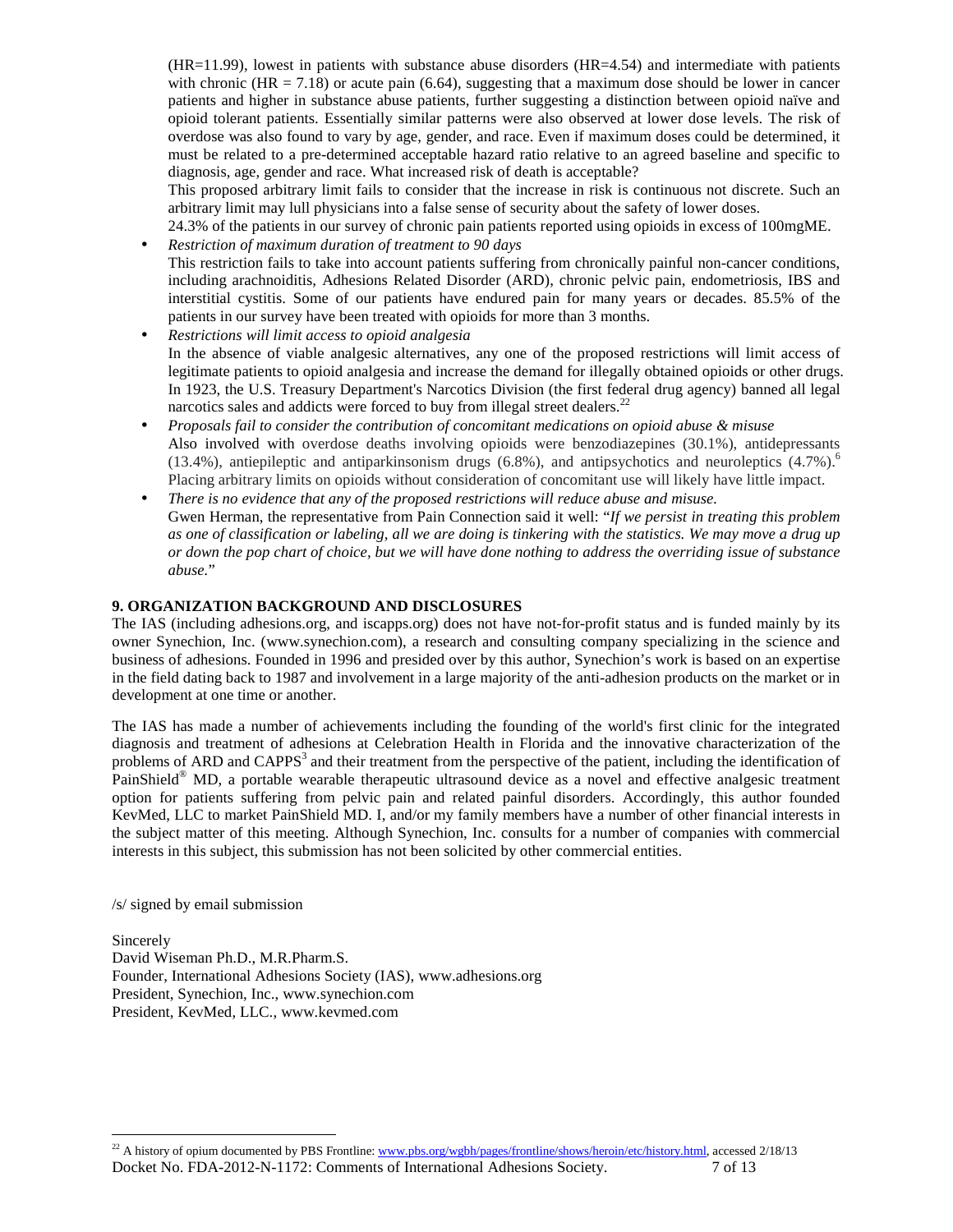## **APPENDIX: Data detail for IAS Survey on Opioid Use**

### **Table 1: What type of pain do you have and how severe is it?**

32 categories of pain were used in this study and sorted according to the presence of pain of any duration. For each type of pain, patients were asked to describe its severity.

|                                               | Duration of pain    |       |      |  | Severity of pain |     |         |               |  |
|-----------------------------------------------|---------------------|-------|------|--|------------------|-----|---------|---------------|--|
|                                               | as % of respondents |       |      |  |                  |     |         |               |  |
|                                               | Any                 | > 3m  | > 2y |  | <b>Mild</b>      | Mod | Mod-Sev | <b>Severe</b> |  |
| Interstitial cystitis                         | 71%                 | 70%   | 61%  |  | 6%               | 20% | 53%     | 21%           |  |
| Pain during or after intercourse              | 57%                 | 57%   | 50%  |  | 8%               | 25% | 42%     | 26%           |  |
| Back pain                                     | 53%                 | 52%   | 45%  |  | 9%               | 27% | 43%     | 22%           |  |
| Vulvodynia or vaginal pain                    | 40%                 | 40%   | 34%  |  | 9%               | 28% | 44%     | 19%           |  |
| Irritable bowel syndrome                      | 38%                 | 38%   | 34%  |  | 20%              | 32% | 37%     | 10%           |  |
| Other bladder pain/ pain related to urination | 35%                 | 34%   | 29%  |  | 8%               | 26% | 47%     | 19%           |  |
| Migraine                                      | 33%                 | 33%   | 30%  |  | 7%               | 18% | 40%     | 36%           |  |
| Arthritis or other joint pain                 | 32%                 | 32%   | 28%  |  | 12%              | 30% | 41%     | 17%           |  |
| Hip pain                                      | 31%                 | 30%   | 24%  |  | 10%              | 29% | 43%     | 18%           |  |
| Pain due to adhesions                         | 29%                 | 29%   | 27%  |  | 5%               | 15% | 45%     | 36%           |  |
| Leg pain                                      | 29%                 | 28%   | 23%  |  | 11%              | 28% | 43%     | 19%           |  |
| Menstrual pain                                | 29%                 | 28%   | 27%  |  | 5%               | 18% | 36%     | 41%           |  |
| Headache                                      | 28%                 | 28%   | 25%  |  | 11%              | 34% | 39%     | 16%           |  |
| Neck pain                                     | 28%                 | 28%   | 24%  |  | 11%              | 29% | 42%     | 19%           |  |
| Pelvic pain not otherwise described           | 28%                 | 27%   | 24%  |  | 3%               | 18% | 48%     | 31%           |  |
| Fibromyalgia                                  | 26%                 | 26%   | 22%  |  | 7%               | 21% | 51%     | 21%           |  |
| Pain due to endometriosis                     | 23%                 | 23%   | 21%  |  | 3%               | 12% | 36%     | 48%           |  |
| Pain on defecation                            | 23%                 | 22%   | 18%  |  | 16%              | 29% | 42%     | 13%           |  |
| Shoulder pain                                 | 23%                 | 22%   | 17%  |  | 12%              | 33% | 41%     | 14%           |  |
| Abdominal pain not otherwise described        | 22%                 | 22%   | 19%  |  | 5%               | 23% | 49%     | 23%           |  |
| Rectal pain                                   | 19%                 | 18%   | 14%  |  | 18%              | 31% | 40%     | 12%           |  |
| Sacroiliac joint pain                         | 19%                 | 18%   | 16%  |  | 8%               | 28% | 42%     | 23%           |  |
| Sciatica                                      | 18%                 | 18%   | 15%  |  | 10%              | 24% | 42%     | 24%           |  |
| TMJ pain                                      | 18%                 | 17%   | 16%  |  | 33%              | 32% | 25%     | 10%           |  |
| Arm pain                                      | 12%                 | 12%   | 9%   |  | 14%              | 34% | 40%     | 12%           |  |
| Other                                         | 10%                 | 10%   | 9%   |  | 3%               | 13% | 46%     | 38%           |  |
| Pudendal neuralgia                            | 8%                  | $8\%$ | 6%   |  | 6%               | 15% | 43%     | 36%           |  |
| Arachnoiditis                                 | 3%                  | 3%    | 3%   |  | 3%               | 7%  | 36%     | 54%           |  |
| Trigeminal neuralgia                          | 3%                  | 3%    | 2%   |  | 17%              | 21% | 39%     | 23%           |  |
| RSD or CRPS                                   | 3%                  | 3%    | 2%   |  | 7%               | 9%  | 43%     | 41%           |  |
| Chronic prostatitis                           | $2\%$               | 2%    | 2%   |  | 13%              | 19% | 49%     | 19%           |  |
| Phantom limb pain                             | $1\%$               | 1%    | 1%   |  | 13%              | 33% | 42%     | 13%           |  |

Of the 2456 respondents, 53.8% would be included since pain is severe (regardless of duration) 0.8%, 6.5% and 39% would be excluded from per label treatment because pain is "only" mild, moderate or moderate-severe respectively.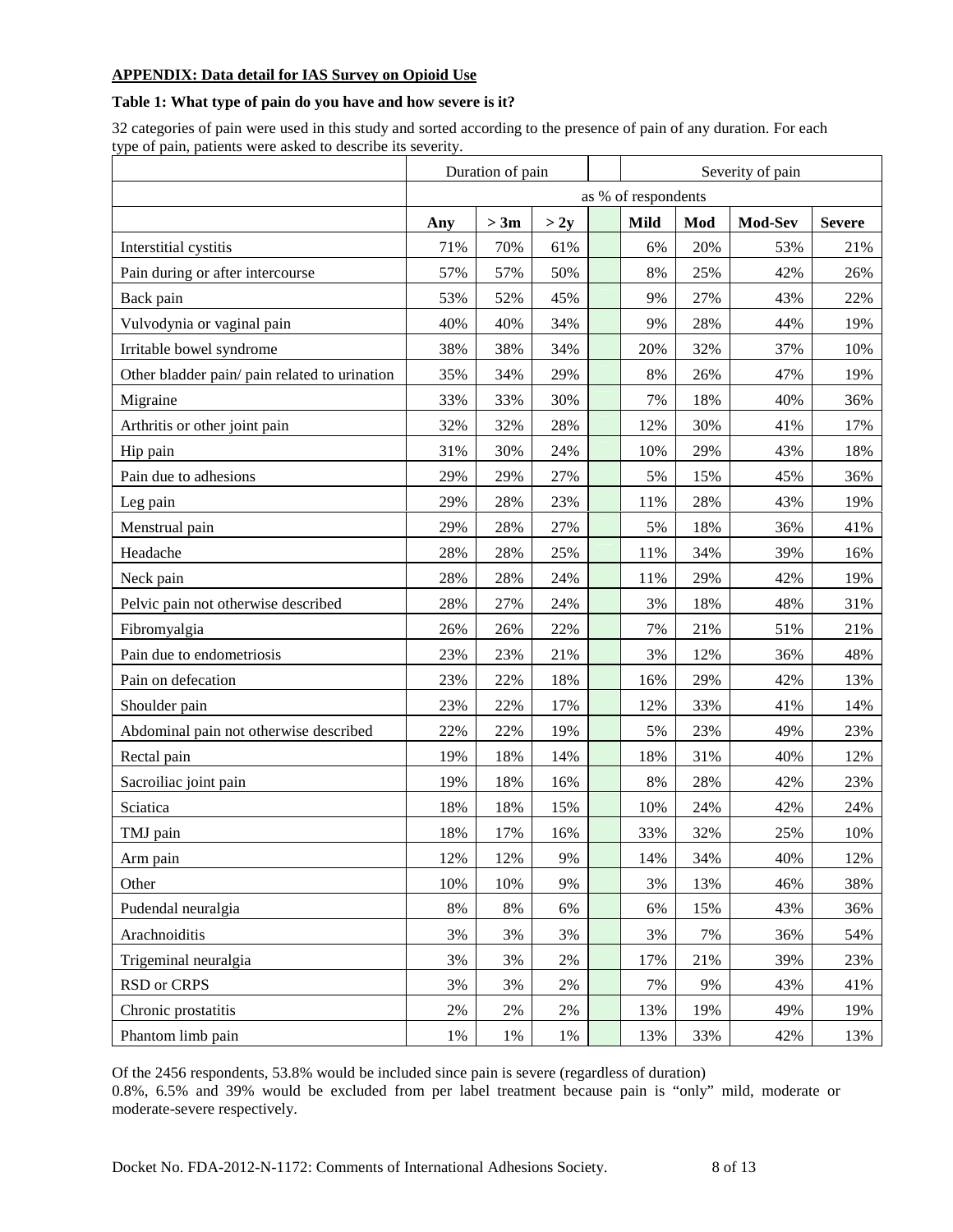Almost all (97.1%) patients reported some pain lasting more than 2 years. Shorter durations (1.9%, 1-2 years; 0.6%, 6-12 months; 0.2%, 3-6 months; 0.2%, less than 3 months) were also reported.

|               | N    | Subtotal | $\%$   | Subtotal |  |
|---------------|------|----------|--------|----------|--|
| $< 1$ month   | 151  | $<$ 3m   | 8.6%   | $<$ 3m   |  |
| 1-3 months    | 105  | 256      | 5.9%   | 14.5%    |  |
| 3-6 months    | 99   |          | 5.6%   |          |  |
| 6-9 months    | 81   |          | 4.6%   |          |  |
| 9-12 months   | 90   |          | 5.1%   |          |  |
| $1 - 2$ years | 272  | >3m      | 15.4%  | >3m      |  |
| $>$ 2 years   | 968  | 1510     | 54.8%  | 85.5%    |  |
| Total         | 1766 |          | 100.0% |          |  |

# **Table 2: Duration of Opioid Treatment**

### **Table 3: Overall patient perceptions about the use of opioids**

|                                                                                                                                                         |          | Disagree |               | Agree             |       |       |
|---------------------------------------------------------------------------------------------------------------------------------------------------------|----------|----------|---------------|-------------------|-------|-------|
|                                                                                                                                                         | Strongly | Somewhat | No<br>opinion | Somewhat Strongly |       | N     |
| We need opioid drugs, but I wish there were<br>alternatives that were safer and with fewer side<br>effects                                              | 2.8%     | 6.8%     | 14.5%)        | 45.4%             | 30.5% | 1,667 |
| Too many label restrictions will reduce my ability<br>to get pain relief                                                                                | 2.0%     | 3.7%     | 12.1%         | 30.7%             | 51.4% | 1,662 |
| I am concerned that opioid drugs can easily be<br>misused                                                                                               | 6.9%     | 19.0%    | 22.1%         | 37.1%             | 15.0% | 1,645 |
| I am concerned that opioid drugs may cause<br>addiction                                                                                                 | 8.0%     | 22.5%    | 21.6%         | 33.3%             | 14.7% | 1,651 |
| I am concerned that opioid drugs burden the<br>country with costs of law enforcement, addiction<br>programs, healthcare for babies born to addicts etc. | 17.9%    | 25.2%    | 26.8%         | 20.9%             | 9.3%  | 1,640 |
| If safer alternatives were available, imposing more<br>restrictions on opioid prescribing makes sense                                                   | 15.6%    | 20.5%    | 21.7%         | 29.1%             | 13.1% | 1,654 |

## **Figure 1: What do descriptions of pain intensity mean to you?**

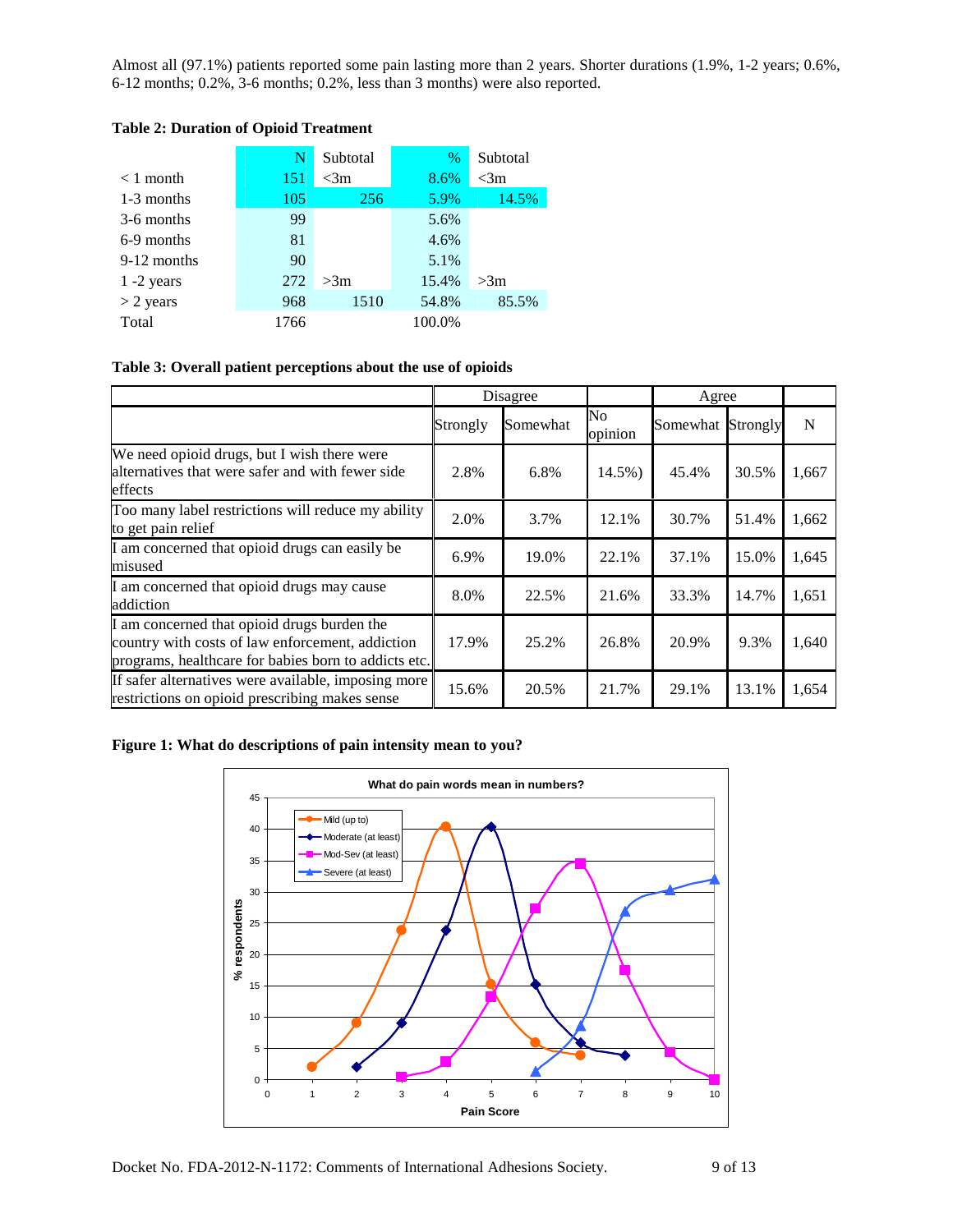For each respondent the highest number conveying "Mild" pain was calculated by subtracting 1 from the "Moderate" score.

#### **Representative patient comments**

We received 986 "freestyle" comments, falling into several categories as illustrated below (comments reproduced without editing for spelling or grammer).

#### *Chronic pain patients are responsible users of opioids, please do not treat us like criminals*

- Please highlight the fact that the majority of chronic pain patients take the medication in a responsible way. I use the appropriate dose of medication during IC flare-ups as a last resort when other methods have not relieved the pain and that's it. I don't use them to change my mood, sleep, etc. I am sure that myself and people like me are in the majority. Can you get those figures? (How many people use pain medications in appropriately vs those that abuse it)

- Why must we be punished for the deeds of those addicts who will take any drug they can get on, and then misuse them, so you guys think the people who actually need the drugs can no longer have access to them. It is insane.

*-* - Chronic pain patients deserve adequate pain management. Chronic pain patients should never be held responsible for the actions of criminals. They most certainly should not be punished for them.

- I am a chronic pain person, I know what and how I should take my medicine, I lock it up at my home and I am safe with my drugs, I do not sell or do anything wrong

- This group of patients are not drug seekers and are monitored for opioid addiction and have random drug screening tests.

- I don't understand how pain medication can be limited or taken away. For those of us who use it responsibly, those who abuse the opioid, make it more difficult for the patient and family, the patient who is truly in pain. Pain is not visibile. I feel limiting the amount and duration of an opioid, will cause people to have to deal with the pain constantly.

- Again, most people in chronic pain take their medications as prescribed. We are patients in horrible pain not criminals. I don't want to be on pain medicine but until a cure for IC is discovered I have to be on pain meds.

#### *Keep the government out of the practice of medicine (very common comment)*

- I feel that the physician should be allowed to prescribe medications as needed by his or her patients, based on their knowledge of the particular patient, and the federal government should not be involved in those decisions.

#### *If you understood better how pain affects my life, you will understand why I need medication*

- Whoever these FDA people are, let me wrap a barb wire around there genitals and lower back and see how well they enjoy their days and nights trying to do simple things like walk, sit, stand, sexual intercourse.

- Please stress in stronger terms that the lower quality of life of someone suffering from unremitting chronic pain with no access to relief will essentially take that person out of society, make them unable to hold a job or care for their children and will cause them to be a burden on society. I am sure that paying lifetime disability payments is more expensive than putting someone through rehab. I have never missed a single day of work due to IC because I am able to treat my symptoms appropriately.

- The people behind changing or reducing the pain meds have obviously never been in true and unrelenting pain that does not stop UNLESS we DO take narcotics, which are the only type of relief we have. What gives the government the right to tell us how bad our pain is?

- I'm crying as I'm writing this. Tired, in pain, can't eat (very restricted diet) and confused. I can't imagine if this were to go into . What would I do? How much of a burden to my family I already am, and I'm ashamed of that. Hydo is the only med that keeps me from falling of a cliff.

- So-called "mild" pain that lasts a lifetime will render a patient as immobile as another who is suffering through "severe" pain on their first day of a broken leg. When pain is chronic, the common understanding of "pain" ceases to be applicable. When most people experience physical pain, they are able to deal with it because of the subconscious assumption the pain will end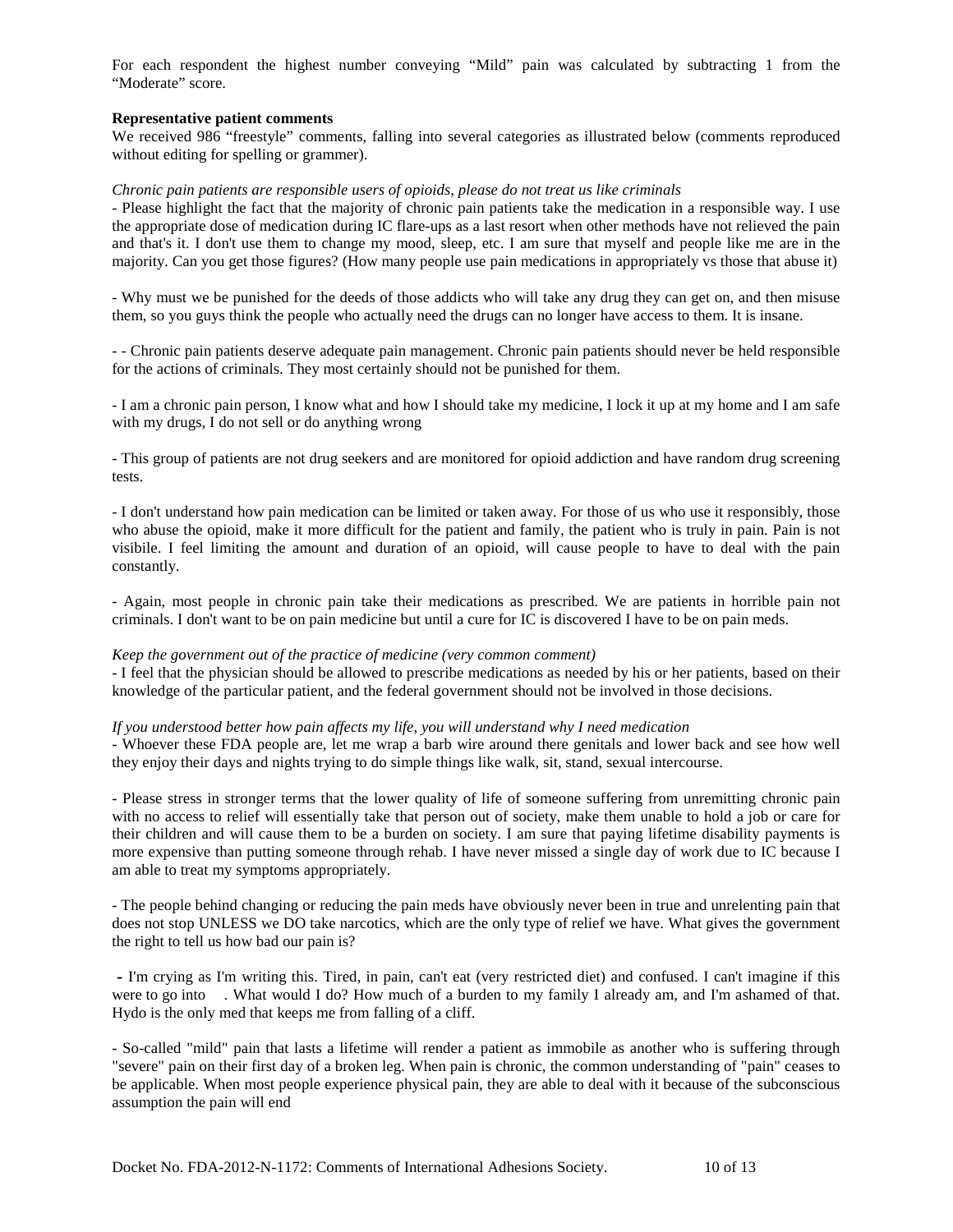- Over reaction by the FDA will severely impact those suffering from physically unbearable, psychologically debilitating chronic pain. There should be a committee of people who actually suffer from these conditions who make these kinds of decisions. If one has not experienced the hell of chronic pain themselves they will not understand or exercise proper empathy or judgement with these restrictions. The addicts in society will find a way no matter what the FDA does. Chronic pain sufferers should not have to pay the price for abusers!!!!!!! This is inhumane!!!!!

- When you have been diagnosed with IC please tell me how it feels and if you would want pain medication at times

### *Opioids help us live our lives*

- Opiod drugs are the difference between being able to have a life worth living or not wanting to continue a life of constant suffering to the extreme. Until YOU HAVE THIS PAIN, you can not know. You have no right to take away my only life I choose to continue. And, that would be with the ONLY TRUE PAIN Relief and that is OPPIATES !

- People only seem to want to see the bad side of Opiods. They need to see the good things it does. We don't want to take pain pills. I would love to be able to get up in the morning & have a life w/o them

- In order to work, I need the medication.

- Yes, there need to be alternatives, but let's not take off the table what works!

- Opioid users know the risk. The side effects outweigh the risks. Dealing with Chronic Pain takes pieces of your life away. Taking Pain Meds. helps to get a little bit of your life back.

*-* - I have been through many treatments. Pain management of my hydrocodone works. It allows me to have a life that is bearable with pain medication; otherwise, life is not worth living. I went two weeks without hydrocodone and was in such intense pain i did not want to live. I could not walk. I could not stand up straight. I held my pelvic/bladder area all the time. I cried. I could not sleep

### *Punish those who are abusing opioids – find other ways to address abuse, you may not succeed but don't hurt us in the meantime*

- Advocate for stiffer penalties for patients who are caught selling their prescription opioids.

- - Arrest the idiots that are misusing. Leave us that have cronic, documented illnesses alone. Leave the decision up the the doctor. I have IBS, when I am constip[ated that means I have normal bowel movement so I actually am relieved, Don't waste the time on formulating another committee of idiots. REhabilitate the ones getting free rides and that are playing the sytem and getting/abusing the durgs-FIX THAT FIRST before you mess with people like me.

- There are better ways to address the drug abuse problem in our country than to consign people like me to a living hell of untreated pain.

- Even though I deal w chronic pain, I can't agree with the continued, easy access that our country has to prescribed drugs. Spend a day working in a "pain clinic" or working along side law enforcement and you will see how rampant this problem is in our country.

- Drug abusers are going to abuse drugs no matter what the FDA decides. Addiction is a separate matter that only the individual can address. It is therefore cruel to the rest of us ---with no end to pain or cures available---to not receive the pain relief we desperately need, The War on Drugs was lost a long time ago, and trying to regulate addicts is a useless waste of money. They will not be regulated, just work harder to get their drugs through crime and illegality.

### *There needs to be better insurance coverage for alternative methods of pain relief*

**-** I had some relief w an internal vaginal tens unit but ins. Co - blue cross- would not cover!!! Ridiculous. Also, I forgot that I tried vaginal Valium which relaxed the muscles- ins did not cover THAT either!!! So frustrating how they dictate our care!

- - My doctor tried to get approval for a Spinal Cord Stimulator so I might get pain relief and not have take opioid's but my insurance denied it!!!! The cost is more than I can pay for out of pocket. Until you can get such devices approved for my pain that the insurance companies will pay for, I have to take pain meds to have any quality of life!

Docket No. FDA-2012-N-1172: Comments of International Adhesions Society. 11 of 13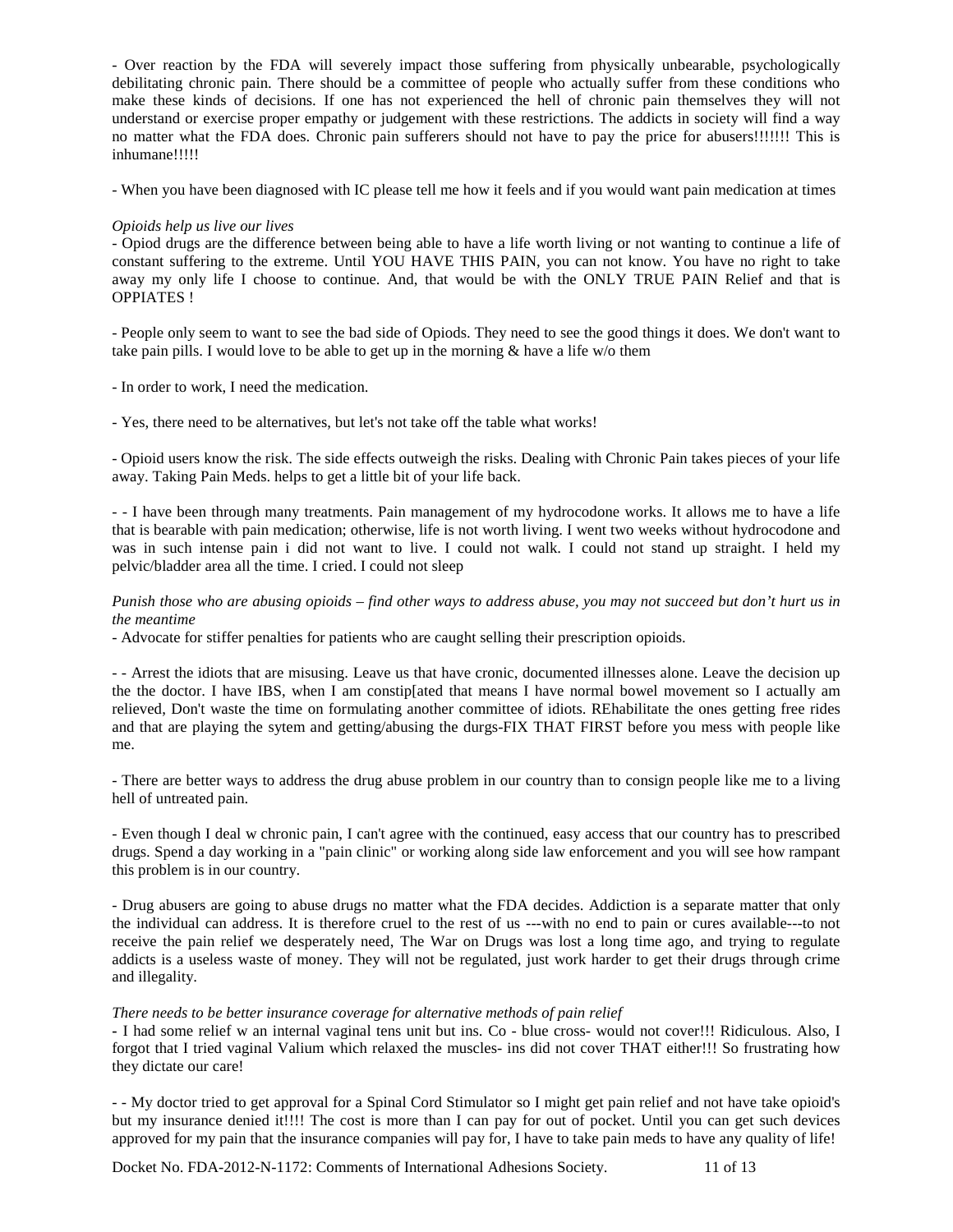- - Should include: until insurance companies embrace Eastern medicine and see the effectiveness of non drug therapy, and are willing to cover the cost of such therapy then the need for opioids is necessary.

- The FDA should instead look to mandatory coverage for alternative medicine, specifically chiropractic and massage therapy. That would help alleviate some pain and allow patients to take less medication.

- I would add a section that speaks to the need for affordability regarding alternative solutions, especially for those on Medicare/Medicaid or with no insurance. I would also like to see something about the continued availability of opioids for those who cannot or choose not to use the alternative solutions.

- The lack of resources forces suffering patients to look outside the US for treatment. This is a deplorable state of affairs for patients living in the US!

### *Restrictions on opioids would increase suicide rate among chronic patients and drive patients to obtain drugs illegally*

- The point must be made that those of us with unrelieved severe pain may opt for suicide or blackmarket methods even more dangerous-than to spend a life confined to bed with no real quality of life. Forseeing this intrusion of the federal medical bureaucracy, many of us are looking at the use of medical marijuana.as a possible fallback. We will be forced to find pain relief in some form. The figures on deaths would need to be modified as many of these deaths are due to recreational drug use. No one I know who has adhesions or IC or IBS is trying to get "high"...we just want to be able to live the best life we can without the crippling effects of pain.

- How many deaths would be caused each year due to suicide as related to pain? I have considered it many times when I am in such severe pain and cannot get adequate relief even from my opiods. This is something that needs to be considered. I know I am not alone in this feeling

- - Never mind 32B in societal costs, just think of what would happen if chronic pain patients were bed bound cause they couldn't have access to pain medication. Imagine the mass suicides and hopelessness that would incur if we can't have access to pain medication. THAT WOULD BE THE LARGEST TRAGEDY. That's no quality of life. The FDA needs to go after criminals not patients.

- They simply think we are drug seekers. If we cant get any medicine what are we to do? Not work, get it off the street?

### *There needs to be more funding for pain research*

- If opiods are going to be eliminated then there needs to be funding provided for treatment research.

- More money on research is needed

#### *Educate doctors better on the treatment of pain – opioids can be used safely*

- We need Drs to be educated on pain control rather than judging the person who is seeking it. They have to arm themselves with other tools. Pain isn't something you can SEE- Drs have to listen, pay attention and seek counsel when they feel it's needed. I feel I have a responsibility to myself and my Dr to control these drugs, I have a job, I am a mother and grandmother and a wife to a VERY supportive responsible husband (a Dr himself). Unfortunately, opioids are the most affordable drug to obtain.

- opioids are safe and helpful when used correctly

- Provide easy access to opioids as needed for pain treatment, under medical supervision. Continue education to prevent drug abuse and misuse.

- also think we need to educate some doctors on chronic pain.

#### *Editorial suggestions for our statement*

- I would rewrite the lead in as follows: "Patients who take pain medication do so in order to function. They would not choose to take pain medications otherwise but understand and appreciate that often the access to pain medications is the difference between a productive day and a day spent in bed unable to accomplish anything besides the pain. These patients would welcome non-opiod alternatives to pain, but unless and until such alternatives are proven effective and are widely available, our objectives in formulating this response are to: